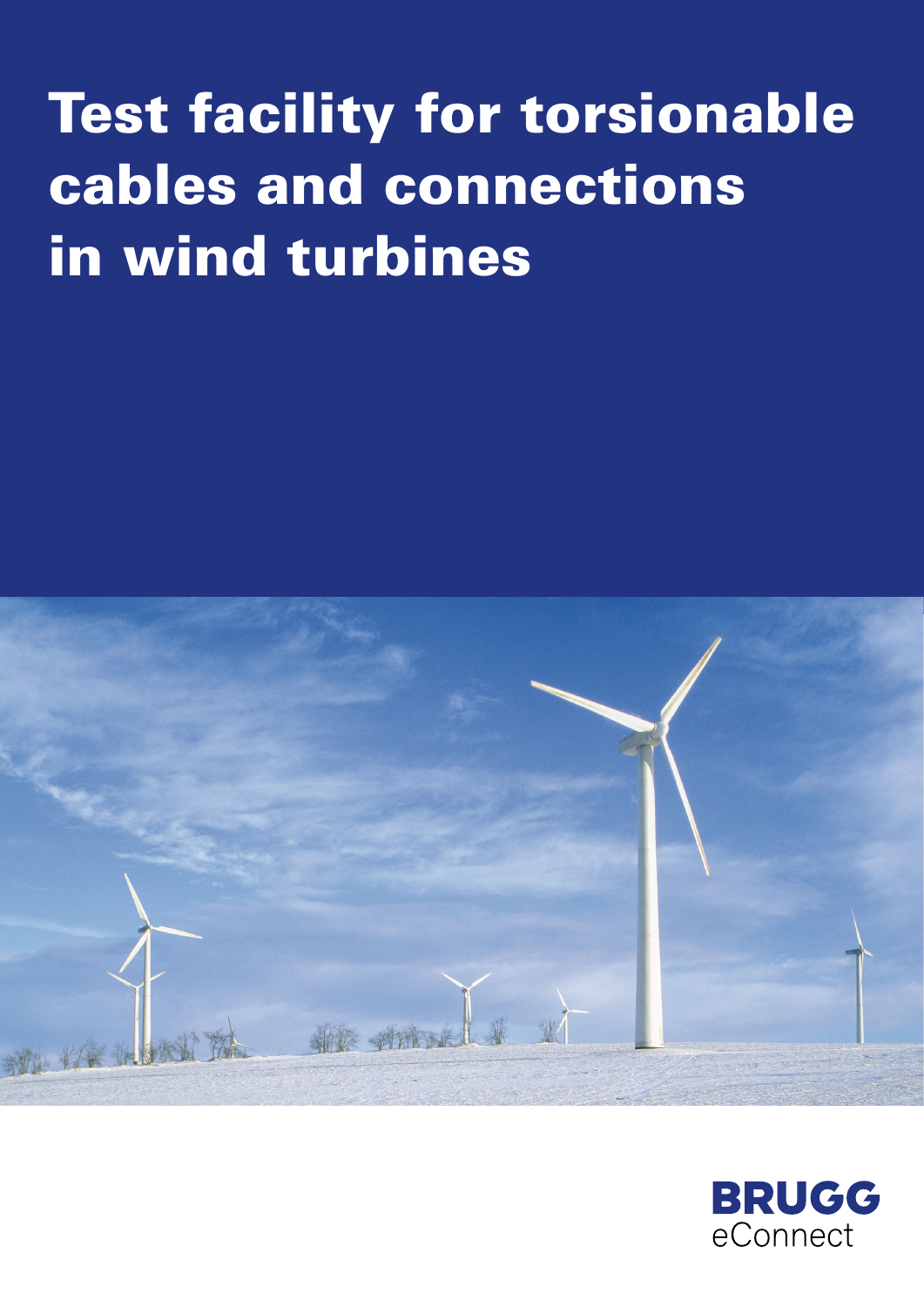# Cable loop – the key component in the wind turbine

Strong torsional forces act on the cable loop and cause stressing of all power and data connections in the loop. During a planned life cycle of around 20 years, these cables are subjected to up to 15,000 torsion cycles. These enormous stresses applied to the cables require not only quality but also reliable tests.

## Test facility conducts tests under real-life conditions

In order to minimize operational disruptions and downtimes which can result in high costs, tests must be carried out under the most realistic conditions possible. The designed test facility with a 16-meter high elevator shaft is perfectly suited for realistically recreating the loop, with the connection of the tower and nacelle of a wind turbine. The facility has a installed length of 12 meters that enables the torsional movement to be reproduced precisely. All fixture points of cables and conductors are modelled after actual components. A servo drive at the top of the structure rotates the freely suspended cables over their entire length. In the lower part of the loop as well, the cable is bunched and twisted as in an actual wind turbine. Cameras monitor the processes inside the facility, measuring the abrasion and detecting any damage to the cables that might be caused by torsion and vibrations.

## Better investment protection thanks to reliable tests

The verification this test facility provides gives the turbine operator greater investment protection. The test facility is used for a wide range of tests, and delivers valuable findings with regard to the suitability of different cable designs and materials.

# BRUGG eConnect, specialist for technically advanced cables

BRUGG eConnect has special technical expertise in the Engineer to Order (ETO) area, designing and manufacturing individual parts according to precisely defined customer requirements. BRUGG eConnect deploys its entire technical know-how and experience and partners projects through all stages of development, design, purchasing, production, testing and logistics acccording to the customer's specific requirements right up to installation on site.





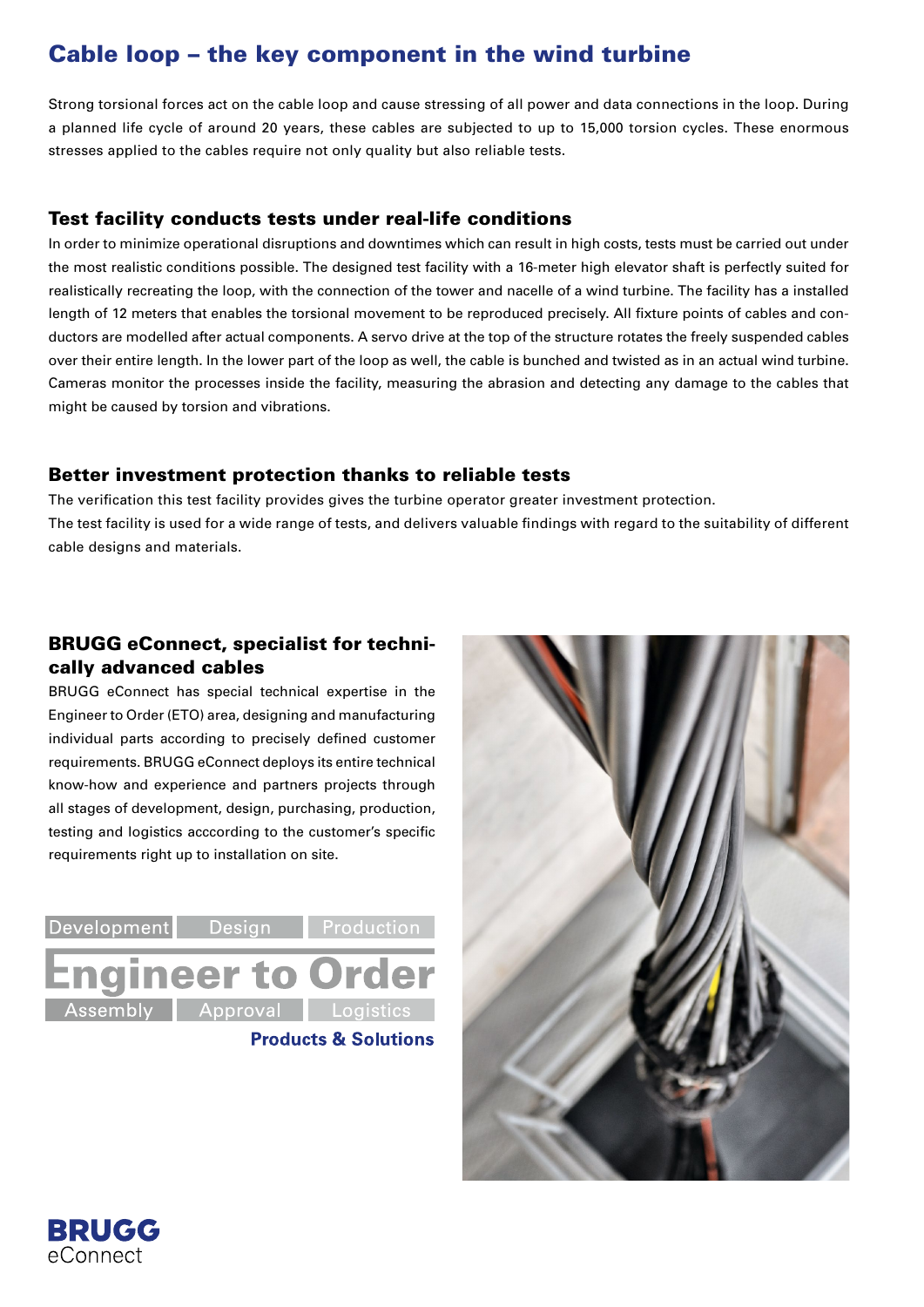# Test facility for torsionable cables and connections

In the 16-meter high test facility, cables are subjected to up to 15,000 torsion cycles, based on a life span of around 20 years. The connections used meet the most exacting demands in terms of torsional strength and withstand very high temperature variations. All customized solutions are designed, manufactured and tested according to precisely defined customer requirements.

| <b>Technical details test facility</b> | <b>Value</b>                                                                                                                                                          |
|----------------------------------------|-----------------------------------------------------------------------------------------------------------------------------------------------------------------------|
| Max. test height:                      | up to 12 meters                                                                                                                                                       |
| Max. testing capacity:                 | 32 cables in the practical test                                                                                                                                       |
| Speed of rotation:                     | Test speed in the range 0-20°/sec. (variably adjustable)                                                                                                              |
| Torsion angle:                         | Angle range +/- 1080° (variably adjustable)                                                                                                                           |
| Loop simulation:                       | Actual conditions; according to specifications of wind turbine manufacturer                                                                                           |
| Cable connections:                     | Ring cable lug, cable grips or according to customer's requirements                                                                                                   |
| Tests:                                 | - Video-monitored test<br>- Voltage tests (low/medium voltage) in the voltage laboratory<br>- Fiber-optic cable tests<br>- Detailed analysis on complete test lengths |
| Customized Test offering               | Tests are set up and implemented according to customer's specifications                                                                                               |